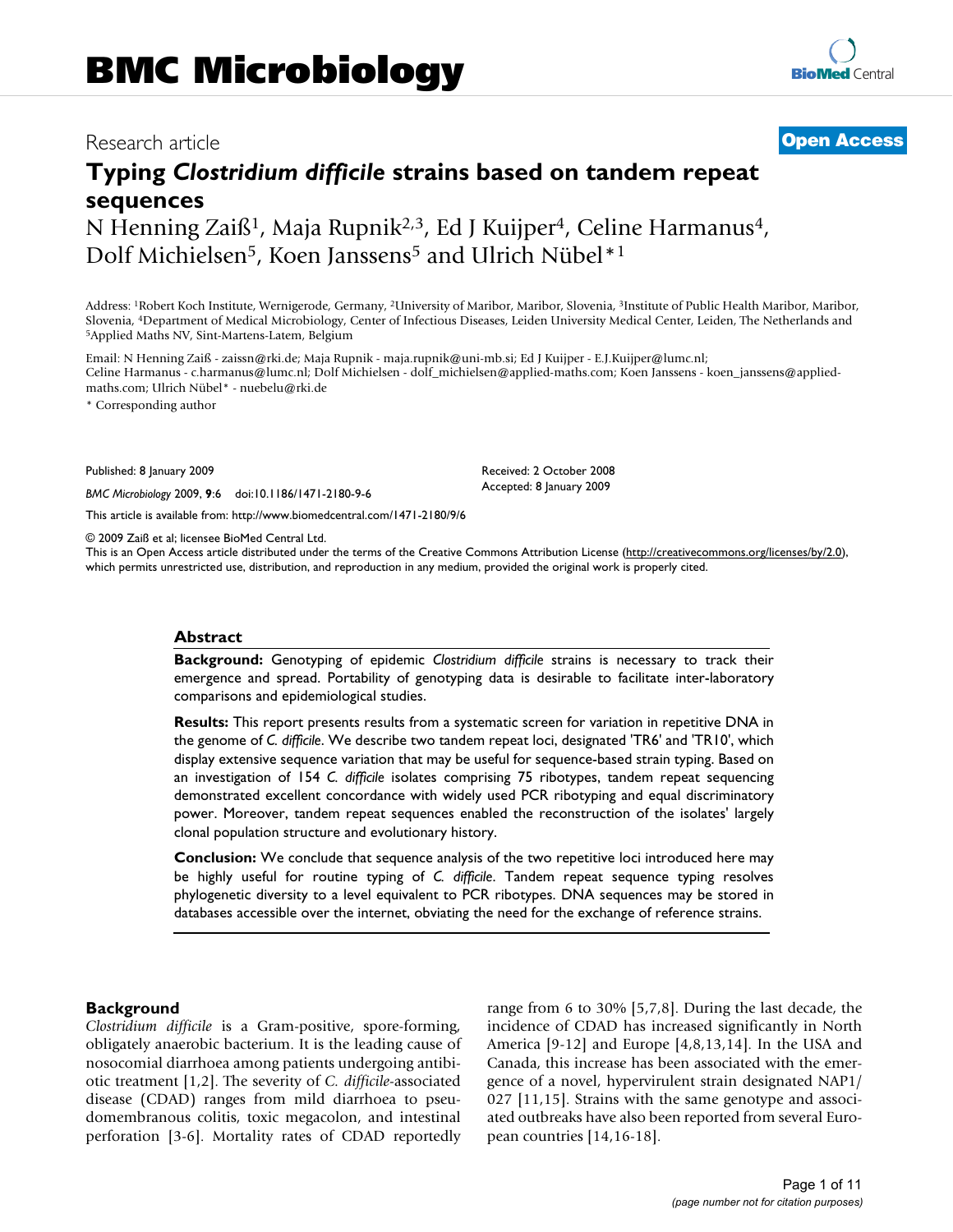For infection control investigations and epidemiological studies, it is mandatory to track the emergence and spread of epidemic strains. For this purpose, appropriate genotyping methods are needed. The utility of a typing method will depend on its inter-laboratory reproducibility and data portability, its discriminatory power and concordance of identified groupings with epidemiology, the temporal stability of the genetic markers investigated, and the universal typeability of isolates [19]. Multilocus variable number of tandem repeats analysis (MLVA) is the most discriminatory method presently available for typing *C. difficile* [20,21]. Recently reported results suggested that the level of resolution achieved through MLVA may be highly useful for detecting epidemiological clusters of CDAD within and between hospitals [21,22]. The genetic loci currently exploited for MLVA-typing of *C. difficile* accumulate variation so rapidly, however, that longerterm relationships between isolates get obscured [23]. It is therefore advisable – and has been a common practice – to combine MLVA with the analysis of more conserved genetic markers [20-23]. Most commonly applied approaches to genotyping *C. difficile* at present are DNA macrorestriction analysis (based on pulsed-field gel electrophoresis, mostly used in Canada and the USA [12,15,24]) and PCR ribotyping (in Europe [25-27]). These two methods yield largely concordant results [23,27]. While DNA macrorestriction has slightly higher discriminatory power than PCR ribotyping, it is also more labour-intensive and time consuming [23,27-29].

A major disadvantage of PCR ribotyping, DNA macrorestriction, and other band-based typing techniques (including restriction endonuclease analysis (REA) [30]) is the poor portability and interlaboratory comparability of the generated data. Bacterial strains to be compared usually need to be run on the same electrophoresis gels, which requires the exchange of reference strains between institutions. This requirement seriously hampers epidemiological investigations, particularly at international scales [21,23].

Typing procedures based on DNA sequences overcome these limitations, since sequence data may easily be exchanged and stored in databases that are accessible via the internet. Accordingly, a scheme for multilocus sequence typing (MLST) of *C. difficile* was developed recently that is based on sequences from seven housekeeping gene fragments [31]. While MLST to date has been applied to a limited number of isolates, available data allowed a first glimpse at the largely clonal genetic population structure of *C. difficile* [23,31,32]. In clonal bacteria, novel genotypes in the course of evolution are generated primarily through mutations, which in slowly evolving housekeeping genes are rare. Hence, it is this very clonality of *C. difficile* and the associated linkage disequilibrium that causes MLST to provide poor discriminatory power, which is exemplified by the fact that relevant epidemic strains are not resolved [31]. In addition, MLST remains too expensive to be applied for routine typing aside from dedicated research projects.

More variable genomic regions may provide improved discrimination ability. In contrast to MLST, it may even suffice to sequence a single locus or very few genetic loci that are sufficiently variable, since – analysing a clonal population – phylogenetic inferences will rarely be confounded through homologous genetic recombination. Sequence-based typing schemes relying on one or several highly discriminatory markers have previously been established for a number of pathogens, including *Staphylococcus aureus* (*spa* gene) [33], *Campylobacter jejuni* (*flaA*) [34,35], *Streptococcus pyogenes* (*emm*) [36] and *Neisseria meningitidis* (*porA*, *fetA*) [37-39].

The surface layer protein gene *slpA* has recently been proposed as a promising target for sequence-based typing of *C. difficile* [40]. The limited data available suggests extremely high sequence variation among isolates and, correspondingly, excellent discriminatory power [23,40]. To date, however, *slpA* sequencing reportedly has been applied to a total of only 11 different ribotypes, and it is not clear if the method is universally applicable [23,40]. It is anticipated that the requirement for degenerate oligonucleotide primers may restrict the general utility of the current protocol [39]. The method has as yet not been successfully transferred to any other laboratory [23,40].

This present report describes the development and application of a new assay for genotyping *C. difficile* that is based on sequence analysis of two stretches of repetitive DNA. Investigating a panel of 154 diverse *C. difficile* isolates, we demonstrate extensive sequence variation in these genomic regions, resulting in high discriminatory power, and excellent concordance with PCR ribotyping.

# **Results and discussion**

#### *Identification of tandem repeat regions suitable for sequence-based typing*

A total of 49 tandem repeat regions that met the selection criteria (repeat size, 15–40 bp; repeat copy number, > 5; consensus sequence match, < 90%) were detected in the genome sequence from strain 630 by using the program Tandem Repeats Finder version 4.00 [41,42]. For 36 of these repeat regions, it was possible to design PCR primers targeting flanking sequences, and from 28, PCR amplification products could reliably be generated from a panel of reference isolates. However, at 25 of these loci, sequence variation was insufficient to discriminate widely distributed strains, including ribotypes 027, 017, and 001 (not shown). The remaining three repeat regions could dis-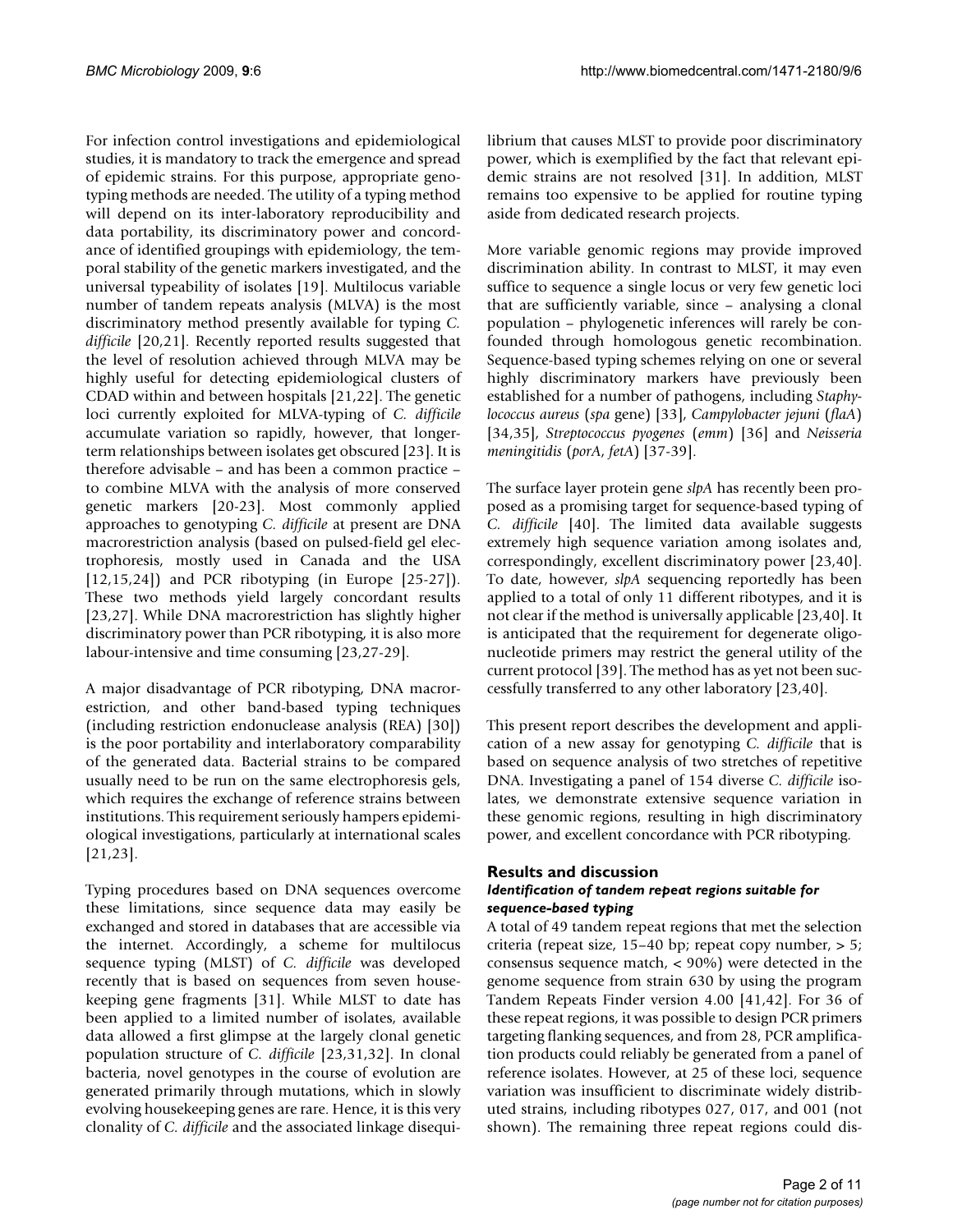criminate most of the ribotypes examined. The two most variable loci were designated TR6 and TR10 (Table 1). They are located at positions 0.7 Mb and 3.7 Mb of the *C. difficile* 630 chromosome, respectively, and exhibited both, sequence and length polymorphisms. Locus TR6 is composed of 21-basepair repeat units and resides within an open reading frame encoding a hypothetical protein (orf CD0603 in the 630 genome sequence). A homology search in public databases did not identify any significant similarities with known proteins. In contrast, TR10 is located within a predicted non-coding region. It consists of 22-basepair repeats.

We developed a DNA based typing scheme for *C. difficile* based on the sequence variation of TR6 and TR10. To facilitate the application of the tandem repeat sequence typing (TRST) scheme, a duplex PCR was designed which allowed simultaneous amplification of both loci (Figure 1). Sequence data were generated from duplex PCR products using the same primers as for amplification. Nucleotide sequences from TR6 and TR10 were concatenated and unique repeat successions were assigned distinct TRST types (tagged with consecutive numbers, prefixed with "tr"; Figure 2, Additional files 1, 2). A detailed comparison of TRST with PCR ribotyping is described in the following.

#### *Clonal evolution of tandem repeat regions*

Genomic regions with short tandem repeat regions may evolve fast due to intra-molecular recombination and frequent polymerase slippage during DNA replication [43- 45]. Accordingly, loci TR6 and TR10 displayed both, sequence polymorphisms, generated through exchange of individual nucleobases (Additional files 3, 4), and length polymorphisms, as a consequence of repeat copy number variation (Additional file 2). Sequences of individual repeats were highly variable, with a nucleotide diversity  $\pi$ of 0.28  $\pm$  0.01 for TR6 and 0.23  $\pm$  0.01 for TR10. The majority of nucleotide substitutions at locus TR6 were synonymous, i. e., they left the encoded amino acid sequence unaffected, and hence may be considered selectively neutral. This was reflected by a *Ka/Ks* value of 0.39, suggesting TR6 sequences evolve under purifying selection. Locus TR10 does not encode any protein and, hence, sequence variation likely is neutral, too.

Furthermore, there is evidence of rare recombination between chromosomes from different strains, affecting tandem repeat sequences. One homologous recombination event apparently generated TRST type tr-021. While tr-021 shares an identical TR6 sequence with tr-011 (Additional file 2), its TR10 allele differs profoundly from that of tr-011 in both, length and sequence (Additional files 4 and 2), even though isolates displaying tr-011 (isolate N551) and tr-021 (SMI037) are affiliated to the same MLST type (ST-39) and ribotype (011; Figure 3). Interestingly, the TR10 allele of tr-021 is identical to the one of tr-005 (Additional file 2). Hence, the drastic difference between central parts of TR10 in tr-011 and tr-021 may be explained through a single event of horizontal gene transfer from an unrelated strain. Very similarly, tr-066 and tr-045 share identical alleles with closely related TRST types at either TR6 or TR10, respectively, yet differ drastically along a contiguous stretch of central repeats at the other tandem repeat locus. Again, identical alleles may be found elsewhere in the database (Additional file 2), suggesting they were horizontally transferred. In our dataset, these three TRST types displayed the only such discrepancies. We conclude that genetic recombination between unrelated chromosomes was involved in the evolution of maximally three TRST types out of 72 that were included in our set of isolates. Hence, the evolution of tandem repeats TR6 and TR10 is driven largely through clonal diversification, whereas the impact of recombination is extremely small. These results fully corroborate a previous estimate of a very low recombination rate in *C. difficile*, which had been based on MLST data [31].

While TR6 and TR10 displayed remarkable sequence variation, both loci seemed sufficiently stable to identify genetically related isolates collected over time. For one, the stability of TR6 and TR10 was demonstrated by two VPI 10463 and three 630 strains (including the published genome sequence), that prior to our analysis each had been handled in different laboratories (Additional file 1) and, hence, had independently been subcultured multiple times, but yet shared the same respective TRST sequence types (Additional file 1). Furthermore, stability of both tandem repeat regions was circumstantially suggested through identical sequences found in multiple isolates

| Table 1: Characteristics of tandem repeat loci TR6 and TR10. |  |
|--------------------------------------------------------------|--|
|--------------------------------------------------------------|--|

| tandem repeat locus Location <sup>a</sup> |                        |    | Size (bp) Copy no. Range <sup>b</sup> No. of different | repeatsb | <b>Repeat consensus</b> |
|-------------------------------------------|------------------------|----|--------------------------------------------------------|----------|-------------------------|
| TR6                                       | 725321:725600          | 21 | 7–37                                                   | 80       | CTTGCATACCACTAATAGTGC   |
| TR <sub>10</sub>                          | 3753166: 3753574 22-23 |    | $4 - 26$                                               | 51       | AAATTAATTATTATATTTCTTT  |

a Genome location based on *C. difficile* 630 sequence [http://www.sanger.ac.uk.](http://www.sanger.ac.uk)

b Based on analysis of 154 isolates typed in this study.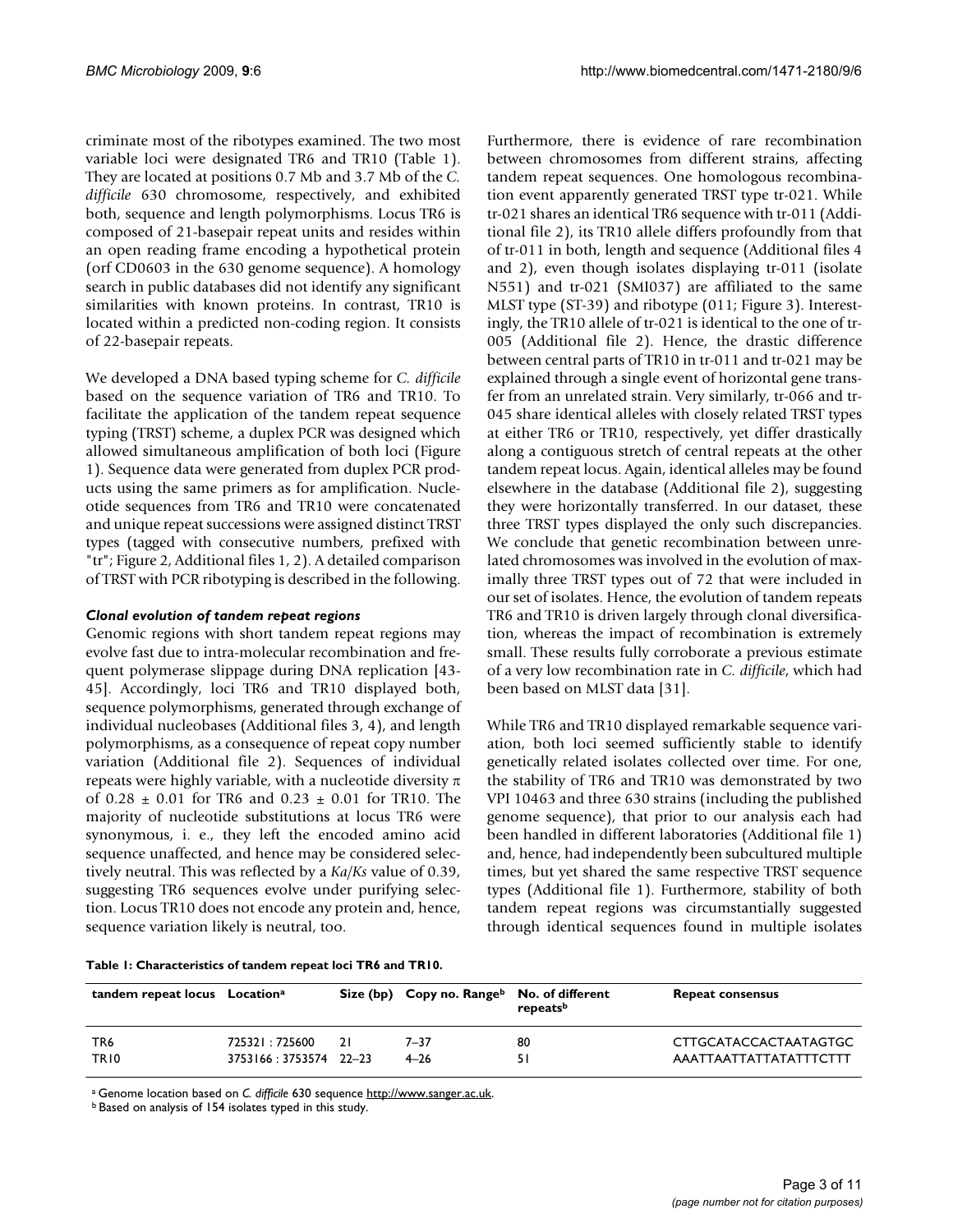

#### **Figure 1**

**Results from duplex PCR amplification of loci TR6 and TR10, performed on isolates representing various ribotypes as indicated**. **S**, 100 bp DNA ladder; **N**, negative control; **isolates (ribotypes)**: VPI10463 (087); 630 (012); NCTC 13366 (027); TR13 (005); N485 (042); SMI055 (066); NCTC 11204 (001); FR535 (150); FR505 (032).

sharing the same ribotype but originating from different geographical regions (Additional file 1).

#### *Typeability, discriminatory power, and concordance with PCR ribotyping*

Results were compared to PCR ribotyping on the basis of 154 isolates including international reference strains and clinical isolates collected at various German laboratories (Additional file 1). These isolates had been preselected from the material available to represent maximal diversity as judged on the basis of PCR ribotyping and geographic origin. They represented 75 different ribotypes (Additional file 1). Figure 2 shows a neighbor joining dendrogram based on the repeat successions in concatenated TR6 and TR10 sequences.

All 154 isolates were typeable by TRST. Considering both, differences in length and nucleotide sequence, 43 distinct alleles were identified at locus TR6, and 53 alleles at locus TR10 (Table 2, Additional file 2). Sequencing either one of the two loci had less discriminatory power than PCR ribotyping, as reflected by slightly lower discriminatory indices (0.93 and 0.95, respectively, versus 0.97 for ribotyping; Table 2). When considered in combination, however, sequence analysis of TR6 and TR10 resulted in the identification of 72 different TRST sequence types among the 154 isolates investigated (Additional file 2, Figure 2). This way, TRST and PCR ribotyping had equal

discriminatory power, reflected by identical discriminatory indices (Table 2) based on the set of isolates included. It has to be considered, however, that this estimate will be skewed to some extent in favour of ribotyping, since ribotype diversity was the basis of initial isolate selection. Many ribotypes were represented by single isolates, and the potential ability of TRST to further discriminate within these ribotypes was thus not tested.

TRST demonstrated high overall concordance with PCR ribotyping for the set of strains typed in this study, resulting in a calculated Adjusted Rand's index of 89.8% (Table 2). The probability that a pair of isolates with the same ribotype also shared identical TRST sequence types was 89.6% (Wallace index 0.896). Accordingly, ribotypes usually corresponded to specific TRST sequence types (Figure 2). For example, 18 isolates with ribotype 027, originating from six different European countries, displayed identical sequences at TR6 and TR10 that discriminated them from all other isolates, and jointly were assigned TRST sequence type tr-027 (Additional file 1, Figure 2). Similarly, four isolates with ribotype 017 from three different countries, including the reference strain for toxinotype VIII, were assigned sequence type tr-017 (Additional file 1, Figure 2). Future work on larger numbers of isolates may reveal that sequencing a single locus (TR6 or TR10) will suffice to identify epidemiologically relevant strains. For the sake of concordance with PCR ribotyping, however, we presently suggest to sequence both loci. As outlined above, this strategy will also detect the impact of recombination.

#### *Tandem repeat sequences are phylogenetically informative*

Discrepancies between TRST and ribotyping were apparent where either method split a particular group of isolates into two or three classes, whereas the other lumped them into one (Figure 2). In virtually all of these cases, however, the respective isolates were affiliated to identical MLST sequence types or to single locus variants with respect to MLST (i. e., identical sequences at six out of seven MLST loci), indicating their close phylogenetic relatedness. Phylogenetic coherence of these additional (sub- )classes will remain unclear as long as there are no phylogenetic markers available to investigate the detailed evolutionary history of *C. difficile* within MLST sequence types.

MLVA typically resolves dozens of distinct genotypes within individual ribotypes [20,21]. However, MLVA provided little insight to the genetic relatedness within our collection, since almost all isolates differed from each other at four or more loci [20], even when they were affiliated to identical TRST sequence types or ribotypes (Figure 3). The sole useful exception was represented by isolates JW611148 and CL39, which shared identical alleles at five MLVA loci (Figure 3). The summed tandem-repeat differ-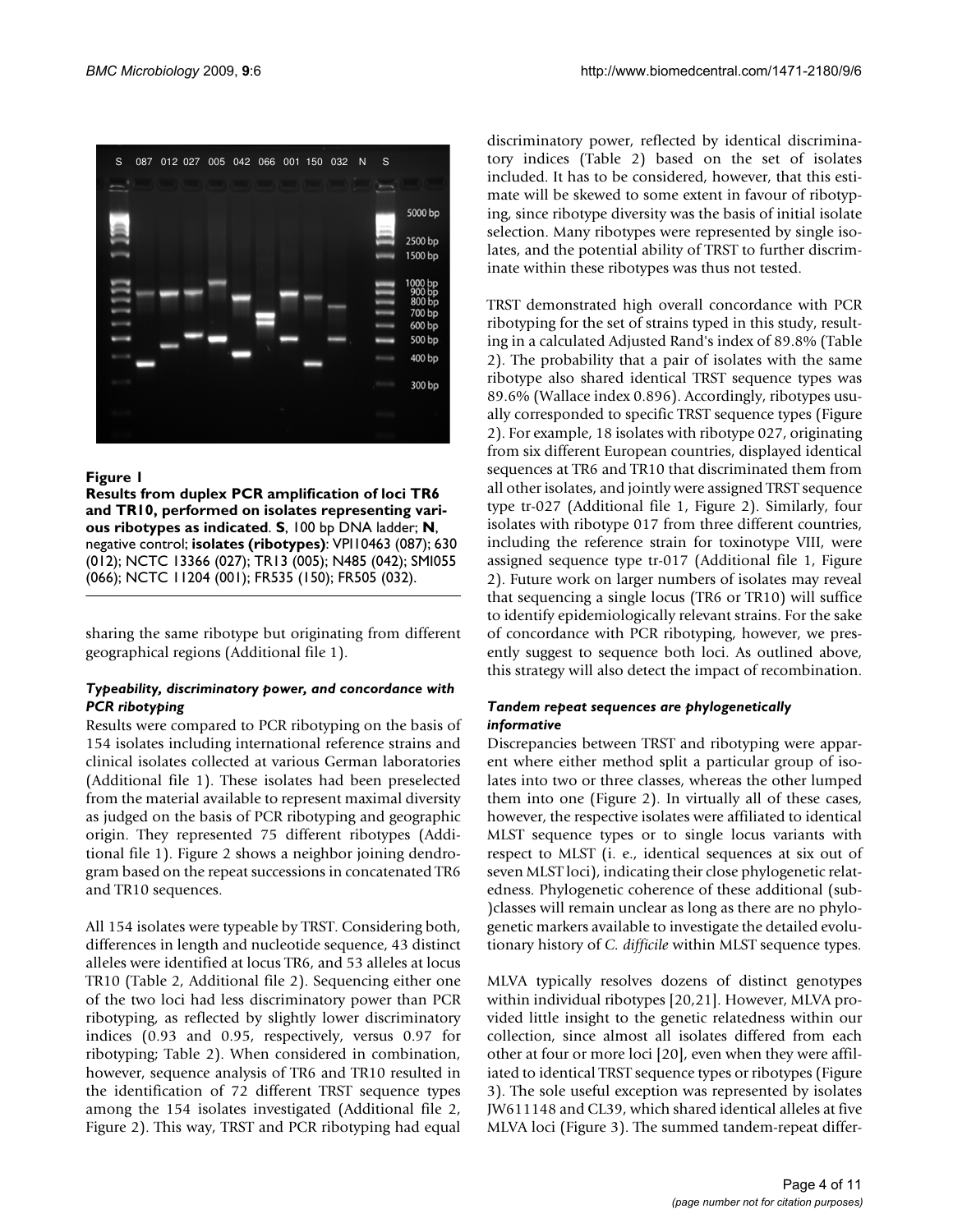

**Phylogenetic analysis (neighbor joining) based on the repeat successions in concatenated TR6 and TR10 sequences from 154** *C. difficile* **isolates**. The repeat-distance matrix was calculated based on the DSI model, which considers repeat substitutions, insertions, deletions, and duplications (see Methods; [47]). Corresponding ribotypes, TRST types, and MLST sequence types are indicated.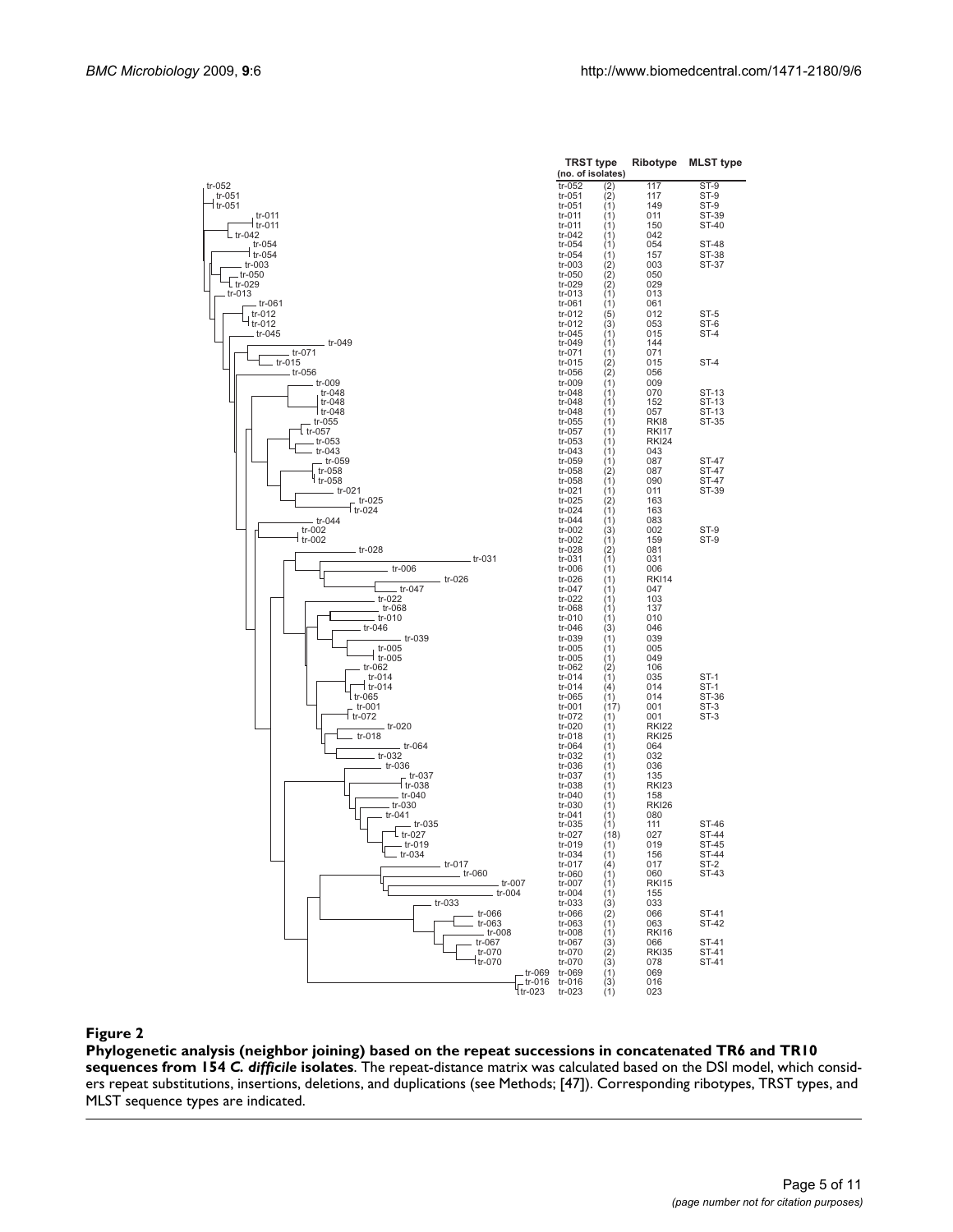| Categorical<br><b>MLST</b> |                                        |                   |                  |                |                |                         |                |                  |                |                |                  |                  |         |                |         |         |                    |                |                         |
|----------------------------|----------------------------------------|-------------------|------------------|----------------|----------------|-------------------------|----------------|------------------|----------------|----------------|------------------|------------------|---------|----------------|---------|---------|--------------------|----------------|-------------------------|
|                            | 8<br>$\overline{A}$ .<br>$-60$<br>္မွိ | Isolate           | <b>MLST</b> type | MLSTaroE       | MLST-dd        | MLST-dutA               | MLST-gmk       | <b>MLST-recA</b> | MLST-sodA      | MLST-tpi       | <b>Ribotype</b>  | <b>TRST type</b> | MLVA-A6 | <b>NLVAB7</b>  | MLVA-C6 | MLVA-E7 | MLVA <sub>F3</sub> | MLVA-G8        | MLVA-H9                 |
|                            |                                        | <b>SMI055</b>     | ST-41            | 7              | 0              | 4                       | 6              | 7                | 9              | 5              | 066              | tr-067           | 0       | 16             | 25      | 6       | 5                  | 14             | $\overline{c}$          |
|                            |                                        | <b>SE881 V</b>    | ST-41            | 7              | 0              | 4                       | 6              | 7                | 9              | 5              | 066              | tr-066           | 0       | 29             | 25      | 6       | 5                  | 13             | $\overline{2}$          |
|                            |                                        | R <sub>114</sub>  | ST-41            | 7              | 0              | 4                       | 6              | 7                | 9              | 5              | 066              | tr-067           | 0       | 19             | 34      | 5       | 5                  | 20             | 6                       |
|                            |                                        | <b>CL39</b>       | <b>ST-41</b>     | 7              | 0              | 4                       | 6              | 7                | 9              | 5              | <b>RKI35</b>     | tr-070           | 0       | 19             | 31      | 8       | 5                  | 12             | 2                       |
|                            |                                        | JW611148          | ST-41            | 7              | 0              | 4                       | 6              | 7                | 9              | 5              | 078              | tr-070           | 0       | 17             | 29      | 8       | 5                  | 12             | $\sqrt{2}$              |
|                            |                                        | 57267 VII         | <b>ST-42</b>     | 12             | 0              | 4                       | 8              | 7                | 8              | $\overline{2}$ | 063              | $tr-063$         | 0       | 21             | 27      | 10      | 5                  | 15             | 6                       |
|                            |                                        | CL43              | ST-2             | 4              | 0              | 3                       | 3              | 3                | 4              | 3              | 017              | tr-017           | 3       | 9              | 23      | 8       | 6                  | 37             | $\overline{2}$          |
|                            |                                        | ATCC43593         | ST-43            | 4              | 0              | 3                       | 3              | 3                | 5              | 8              | 060              | tr-060           | 31      | 21             | 39      | 8       | 6                  | 23             | $\overline{2}$          |
|                            |                                        | <b>SMI003</b>     | ST-9             | 5              | 4              | 2                       | $\overline{2}$ | 1                | 1              | 1              | 002              | tr-002           | 18      | 17             | 24      | 6       | 6                  | $\overline{7}$ | $\overline{2}$          |
|                            |                                        | CL46              | ST-9             | 5              | 4              | 2                       | $\overline{2}$ | 1                | 1              | 1              | 117              | $tr-051$         | 32      | 18             | 42      | 11      | 5                  | 11             | $\overline{c}$          |
|                            |                                        | FR236             | ST-9             | 5              | 4              | 2                       | $\overline{2}$ | 1                | 1              | 1              | 149              | $tr-051$         | 26      | 19             | 27      | 9       | 5                  | 13             | $\sqrt{2}$              |
|                            |                                        | FR650             | ST-9             | 5              | 4              | 2                       | $\overline{2}$ | 1                | 1              | 1              | 159              | tr-002           | 28      | 12 26          |         | 7       | 6                  | 10             | $\overline{2}$          |
|                            |                                        | <b>SMI025</b>     | ST-37            | 3              | 4              | 2                       | $\overline{2}$ | 2                | 1              | 1              | 003              | $tr-003$         | 35      | 11             | 18      | 11      | 5                  | 3              | $\overline{c}$          |
|                            |                                        | <b>CL45</b>       | ST-13            | 3              | 1              | 2                       | 2              | 1                | 3              | 1              | 070              | tr-048           | 22      | 15             | 32      | 6       | 6                  | 7              | $\overline{c}$          |
|                            |                                        | FR342             | ST-13            | 3              | 1              | 2                       | 2              | 1                | 3              | 1              | 152              | tr-048           | 33      | 9              | 27      | 5       | 6                  | 8              | 2                       |
|                            |                                        | FR615             | ST-13            | 3              | 1              | 2                       | $\overline{2}$ | 1                | 3              | 1              | 057              | tr-048           | 17      | 8              | 29      | 6       | 6                  | 9              | $\overline{c}$          |
|                            |                                        | FR182             | <b>ST-48</b>     | 5              | $\overline{2}$ | 1                       | 1              | 1                | 1              | 9              | 054              | tr-054           | 32      | 9              | 26      | 4       | 6                  | 8              | $\overline{2}$          |
|                            |                                        | <b>FR548</b>      | ST-38            | 5              | 2              | 1                       | 1              | 1                | 1              | 1              | 157              | tr-054           | 48      | 14             | 39      | 8       | 6                  | 4              | $\overline{2}$          |
|                            |                                        | <b>SMI037</b>     | ST-39            | 3              | 4              | 1                       | 1              | 1                | 1              | 1              | 011              | $tr-021$         | 30      | 20             | 27      | 9       | 6                  | 7              | $\overline{2}$          |
|                            |                                        | N551              | ST-39            | 3              | 4              | 1                       | 1              | 1                | 1              | 1              | 011              | $tr-011$         | 26      | 4              | 34      | 10      | 6                  | 6              | $\overline{2}$          |
|                            |                                        | FR535             | ST-40            | 3              | 1              | 1                       | 1              | 1                | 1              | 1              | 150              | tr-011           | 33      | 24             | 29      | 8       | 6                  | 10             | $\overline{2}$          |
|                            |                                        | <b>NCTC 13366</b> | ST-44            | 13             | 4              | 5                       | 1              | 1                | $\overline{2}$ | 1              | 027              | tr-027           | 35      | 17             | 44      | 10      | 5                  | 16             | $\sqrt{2}$              |
|                            |                                        | T-378             | ST-44            | 13             | 4              | 5                       | 1              | 1                | $\overline{2}$ | 1              | 027              | tr-027           | 30      | 15             | 31      | 8       | 5                  | 13             | $\sqrt{2}$              |
|                            |                                        | JW608204          | <b>ST-44</b>     | 13             | 4              | 5                       | 1              | 1                | $\overline{2}$ | 1              | 027              | tr-027           | 25      | 8              | 33      | 10      | 5                  | 16             | $\overline{c}$          |
|                            |                                        | FR529             | ST-44            | 13             | 4              | 5                       | 1              | 1                | $\overline{2}$ | 1              | 156              | tr-034           | 24      | 18             | 36      | 6       | 5                  | 10             | $\overline{c}$          |
|                            |                                        | 51680 IX          | <b>ST-45</b>     | 13             | 0              | 5                       | 1              | 1                | $\overline{2}$ | 1              | 019              | $tr-019$         | 33      | 14             | 32      | 4       | 6                  | 11             | $\overline{c}$          |
|                            |                                        | CH6230 IIIc       | ST-46            | 11             | 0              | 2                       | 1              | 1                | $\overline{2}$ | 1              | 111              | $tr-035$         | 29      | 26             | 19      | 6       | 5                  | 25             | $\sqrt{2}$              |
|                            |                                        | <b>VPI 10463</b>  | ST-47            | 14             | 4              | $\overline{2}$          | 1              | 1                | 10             | 1              | 087              | $tr-058$         | 27      | 8              | 36      | 5       | 6                  | 11             | $\overline{2}$          |
|                            |                                        | P5732             | <b>ST-47</b>     | 14             | 4              | $\overline{2}$          | 1              | 1                | 10             | 1              | 087              | tr-059           | 35      | 10             | 21      | 6       | 6                  | 11             | $\overline{2}$          |
|                            |                                        | FR434             | ST-47            | 14             | 4              | 2                       | 1              | 1                | 10             | 1              | 090              | tr-058           | 24      | 14             | 45      | 7       | 6                  | 8              | $\mathbf 2$             |
|                            |                                        | JW609048          | ST-1             | 2              | 2              | 2                       | 1              | 2                | 2              | 1              | 014              | $tr-014$         | 29      | 10             | 42      | 5       | 5                  | 8              | $\overline{2}$          |
|                            |                                        | FR413             | ST-1             | $\overline{2}$ | 2              | 2                       | 1              | 2                | $\overline{2}$ | 1              | 035              | $tr-014$         | 31      | 22             | 27      | 6       | 5                  | $\overline{7}$ | $\overline{2}$          |
|                            |                                        | AB454             | ST-4             | 5              | 2              | 2                       | 1              | 1                | $\overline{2}$ | 1              | 015              | $tr-045$         | 47      | 21             | 32      | 3       | 6                  | 10             | $\overline{2}$          |
|                            |                                        | R <sub>5</sub>    | ST-4             | 5              | 2              | 2                       | 1              | 1                | $\overline{2}$ | 1              | 015              | $tr-015$         | 39      | 16             | 37      | 3       | 6                  | 12             | $\sqrt{2}$              |
|                            |                                        | <b>NCTC 11204</b> | ST-3             | 2              | 2              | 2                       | 1              | 1                | 5              | 1              | 001              | tr-001           | 26      | 21             | 21      | 6       | 6                  | 11             | $\overline{2}$          |
|                            |                                        | AB403             | ST-3             | 2              | 2              | 2                       | 1              | 1                | 5              | 1              | 001              | tr-001           |         | 18 15 35       |         | 6       | 6                  | $\overline{7}$ | 2                       |
|                            |                                        | R276              | ST-3             | 2              | 2              | 2                       | 1              | 1                | 5              | 1              | 001              | tr-072           | 30      | $\overline{7}$ | 29      | 5       | 6                  | 8              | 2                       |
|                            |                                        | <b>DSMZ 1296</b>  | ST-3             | 2              | $\overline{2}$ | 2                       | 1              | 1                | 5              | 1              | 001              | tr-001           | 34      | 9              | 21      | 4       | 6                  | 11             | 2                       |
|                            |                                        | FR549             | ST-3             | $\overline{2}$ | 2              | 2                       | 1              | 1                | 5              | 1              | 001              | tr-001           |         | 33 14 30       |         | 5       | 6                  | 5              | $\overline{\mathbf{c}}$ |
|                            |                                        | <b>DSMZ 12056</b> | ST-35            | 5              | 2              | 2                       | 1              | 1                | 5              | $\overline{2}$ | RK <sub>I8</sub> | tr-055           |         | 46 16 34       |         | 9       | 3                  | 10             | $\overline{\mathbf{c}}$ |
|                            |                                        | TY4366            | ST-6             | 2              | $\overline{2}$ | $\overline{2}$          | 2              | 1                | 2              | $\overline{2}$ | 053              | $tr-012$         |         | 34 19 38       |         | 6       | 6                  | 15             | 2                       |
|                            |                                        | 630               | ST-5             | 2              | 2              | $\overline{\mathbf{c}}$ | 1              | 1                | 2              | 2              | 012              | $tr-012$         |         | 38 17 17       |         | 7       | 7                  | 6              | $\overline{4}$          |
|                            |                                        | <b>SMI007</b>     | ST-36            | 2              | 4              | $\overline{2}$          | $\mathbf{1}$   | 2                | $\mathbf{1}$   | $\overline{2}$ | 014              | tr-065           |         | 27 20 15       |         | 4       | 5                  | 9              | $\overline{c}$          |
|                            |                                        |                   |                  |                |                |                         |                |                  |                |                |                  |                  |         |                |         |         |                    |                |                         |

#### Figure 3

**Comparison of MLST, PCR ribotyping, TRST and MLVA for 43** *C. difficile* **isolates**. Dendrogram is based on UPGMA analysis of MLST allelic profiles.

ence between these two isolates was four repeats, which is below the threshold (= 10) previously suggested to indicate close genetic relationship based on MLVA [21]. MLST identity confirmed the relatedness of these isolates (Figure 3), and their close phylogenetic relationship also was correctly reflected by identical sequences at TR6 and TR10 (tr-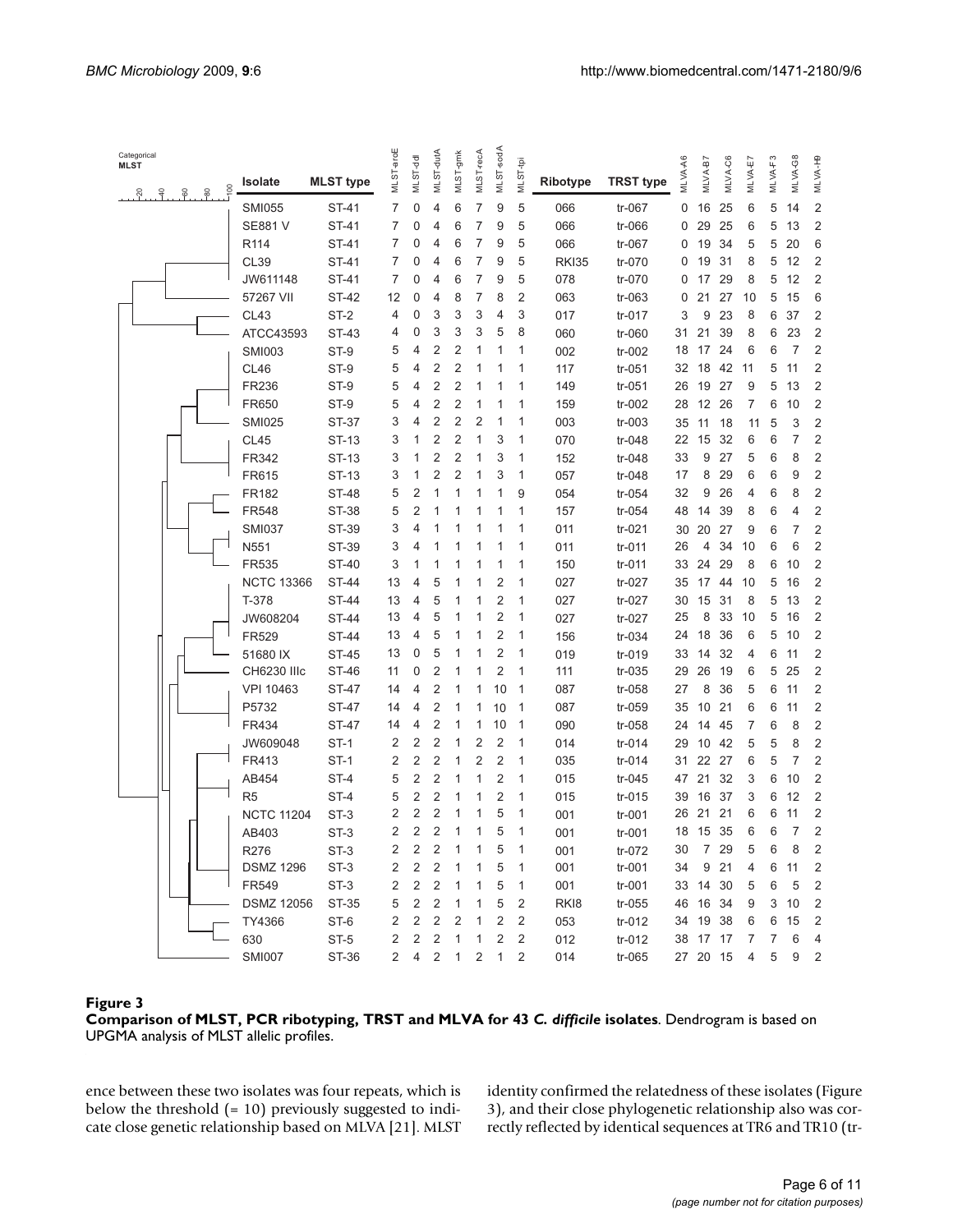| <b>Method</b>   | No. of strains included No. of different types Discriminatory index |    |       | 95% CI          | Concordance with<br>ribotyping <sup>a</sup> $(\%)$ |  |  |  |
|-----------------|---------------------------------------------------------------------|----|-------|-----------------|----------------------------------------------------|--|--|--|
| PCR ribotyping  | 154                                                                 | 75 | 0.967 | $0.953 - 0.982$ | n. a.                                              |  |  |  |
| <b>TRSTb</b>    | 154                                                                 | 72 | 0.967 | $0.954 - 0.981$ | 89.8                                               |  |  |  |
| TR6 sequencing  | 154                                                                 | 43 | 0.931 | $0.911 - 0.951$ | 60.4                                               |  |  |  |
| TR10 sequencing | 54 ا                                                                | 53 | 0.949 | $0.934 - 0.964$ | 71.6                                               |  |  |  |

**Table 2: Discriminatory power and concordance of tandem repeat sequence typing and PCR ribotyping.**

a Adjusted Rand's coefficient

b Combination of sequences from TR6 and TR10.

070, Figure 3). However, these isolates displayed a distinct one-band difference between their ribotyping patterns, corresponding to ribotypes 078 and RKI35, respectively (Figure 4). This result illustrates the fact that ribotypes may differ widely with respect to the phylogenetic divergence they encompass. It may be noted that two other pairs of isolates shared highly similar MLVA patterns (AB403/CL45, NCTC11204/P5732; Figure 3). The summed tandem-repeat difference for the former pair is seven repeats, and hence these two isolates would be suggested to be extremely closely related based on MLVA alone [21]. These similarities, however, clearly reflect homoplasies, since MLST indicated these isolates were entirely unrelated (Figure 3). Thus, the application of MLVA as currently used is inappropriate when attempting to resolve distant phylogenetic relationships of *C. difficile*



#### **Figure 4**

**PCR ribotyping band patterns of ribotypes 027 (isolate, NCTC 13366), 019 (51680), 156 (FR529), 066 (SE881), RKI35 (CL39) and 078 (JW611148)**.

isolates. Again, in these cases, phylogeny was correctly indicated by TRST. We therefore conclude that it may be useful to combine TRST and MLVA in a nested hierarchical fashion, where TRST may resolve phylogenetic diversity to a level equivalent to PCR ribotypes, and MLVA may add additional resolution where desired.

Evolutionary relationships between isolates may be revealed through tandem repeat sequence alignment and phylogenetic analysis. This is also feasible for those isolates that were assigned different TRST types. For example, ribotypes 027, 156, and 019 by MLST are indicated to be closely related, since corresponding isolates are assigned two MLST sequence types that differ at one locus only (Figure 3). Close relationship of ribotypes 027 and 019 previously has also been found on the basis of DNA macrorestriction analysis, when isolates with both ribotypes were assigned to the 'North American Pulsotype NAP1' [23]. Concordantly with MLST and macrorestriction, TRST also indicated the relatedness of these types through similar tandem repeat sequences that clustered tightly in the phylogenetic tree (Figure 2), yet it maintained the discriminatory power of PCR ribotyping by assigning three different sequence types (tr-034, tr-027, tr-019) (Figure 2). Similarly, ribotypes 078 and RKI35 were indicated to be closely related to ribotype 066 by both, MLST and TRST (Figures 2 and 3). In contrast, these relationships were not at all apparent on the basis of ribotyping band patterns (Figure 4).

Phylogenetic relatedness was also indicated in cases where TRST was more discriminatory than PCR ribotyping. For example, ribotypes 001, 163, 087, 014, and 117 each were subdivided into several TRST types (Figure 2). Clusters of related tandem repeat sequences in the phylogenetic tree still corresponded to PCR ribotypes (Figure 2), which warrants the comparability of results from both methods. This feature may be highly desirable, since it will facilitate, for example, cross-referencing to ribotyping-based examinations and maintaining the continuity of ongoing surveillance programs.

Ribotyping does not enable phylogenetic analyses based on dissimilar banding patterns, and the relatedness of dif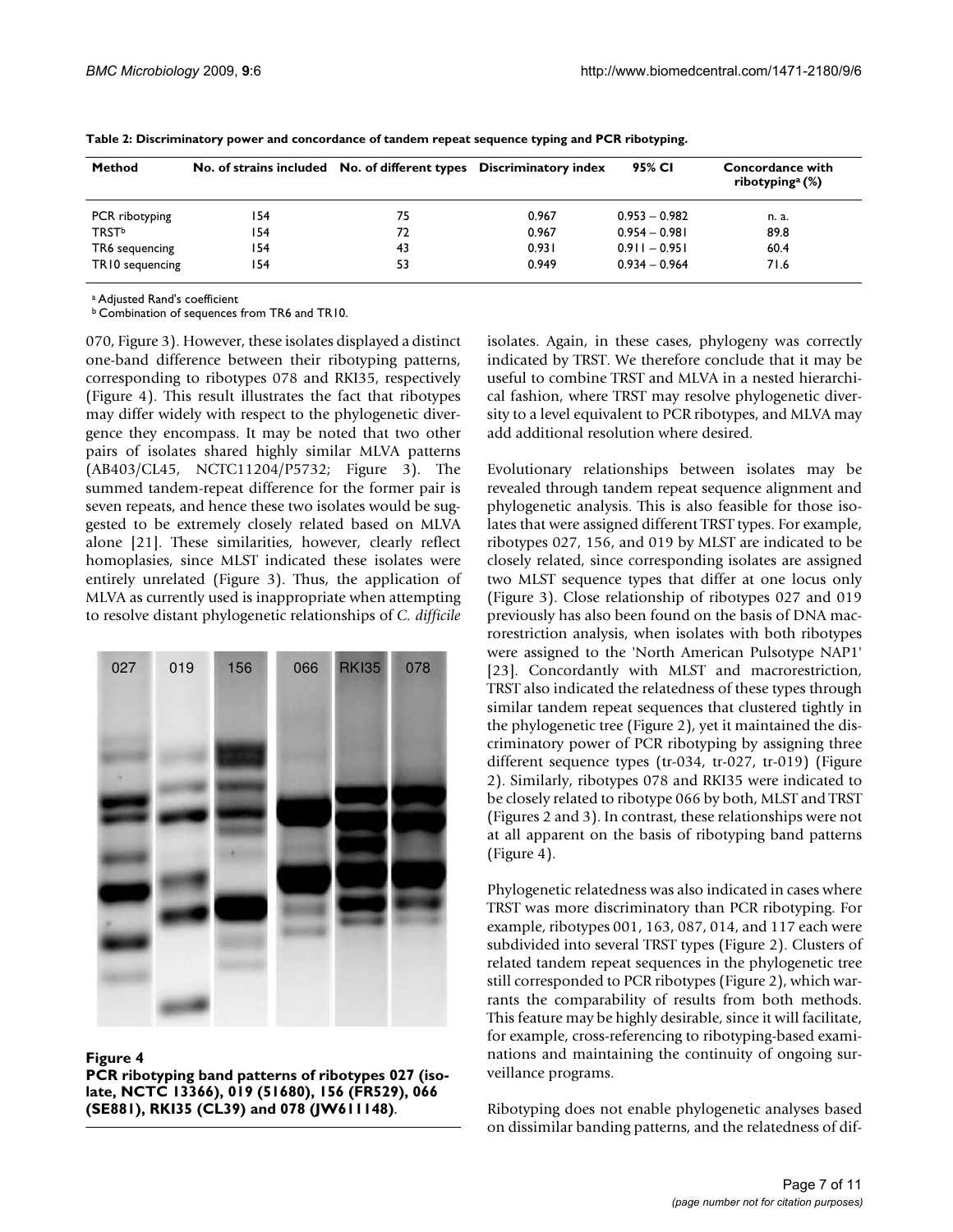ferent ribotypes has not commonly been assessed. In the long run, large-scale mutation discovery and genomic (re- )sequencing will reveal the phylogenetic validity of typing procedures [46].

#### *Future prospects*

We anticipate that PCR ribotyping will eventually be replaced by typing procedure(s) based on DNA sequences. The inherent portability of sequence data will obviate the need for the exchange of reference strains and enable decentralised genotyping efforts, which may boost large scale investigations on the molecular diversity of *C. difficile*. At present, however, our knowledge about the diversity and population biology of this important pathogen is very limited [23,31,32]. As a consequence, it is generally not clear if isolate groupings provided by various typing methods, including PCR ribotyping, are concordant with the epidemiology of associated disease [21,23]. Related to these considerations, one limitation of this present study is the lack of epidemiologically linked isolates in our data set. Investigations in the near future should evaluate the utility of tandem repeat sequencing for infection chain tracking and short-term epidemiological investigations.

### **Conclusion**

Sequence analysis of tandem repeats TR6 and TR10 provided full typeability across a wide range of *C. difficile* isolate diversity, excellent concordance with PCR ribotyping, and equal discriminatory ability. Sequence clades corresponded to phylogenetically coherent groupings. This sequencing-based typing approach may prove particularly useful because DNA sequences can easily be exchanged via the internet.

# **Methods**

#### *Bacterial isolates*

A total of 154 *C. difficile* isolates comprising 75 different ribotypes were used in this study. The strain collection included both, international reference strains and selected clinical isolates from various German hospitals, collected in 2007 and 2008. More detailed information about individual isolates is given in Additional file 1.

#### *DNA extraction*

Genomic DNA was isolated from cultures grown for 48 h on cycloserine-cefoxitin fructose agar (OXOID, Basingstoke, UK), by using the DNeasy Blood & Tissue Kit (QIA-GEN, Hilden, Germany) according to the manufacturer's recommendations.

# *PCR ribotyping*

PCR ribotyping initially was performed at the Reference Laboratory for *Clostridium difficile* at the Leiden University Medical Center in the Netherlands and later was transferred to the Robert Koch Institute. We followed the protocol of Bidet et al. [26], except that PCR Products were run on 1.5% agarose gels in 1× TBE at 85 volts for 4 hours. Isolates were assigned novel PCR ribotypes if their patterns differed from previously named patterns by at least one band.

#### *Tandem repeat sequence typing (TRST)*

To facilitate the application of tandem repeat sequence typing, a duplex PCR was designed using the following primers: TR6-F (5'-TTTCAACTTGTCCAGTTTTTAAGTC-3') and TR6-R (5'-ATGACATAGCGTTTGTGGAAT-3'); TR10-F (5'-TGCATCAAATTGGTCAAGACTC-3') and TR10-R (5'- TGAAATCATTGACTATAAAGCAAAA-3'). DNA amplification was performed on 1 μl of purified genomic DNA in a final volume of 50 μl containing 0.1 μM of TR6 and 1 μM of TR10 primers, 200 μM of each deoxynucleoside triphosphate, 1× PeqLab PCR buffer Y (20 mM Tris-HCL, 16 mM  $(NH_4)$ <sub>2</sub>SO<sub>4</sub>, 0.01% Tween 20, 2 mM MgCl<sub>2</sub>) and 1.25 units Hot Taq-DNA-Polymerase (PeqLab, Erlangen, Germany). After an initial denaturation of 96°C for 3 min, the protocol consisted of 35 cycles at 96°C for 45 s, 52°C for 45 s, and 72°C for 45 s following a final extension at 72°C for 7 min. PCR products were prepared for sequencing using the QIAquick® PCR Purification Kit (QIAGEN, Hilden, Germany) and 0.35 μl of the purified products were applied for sequencing using the BigDye Terminator v3.1 Cycle Sequencing Kit (Applied Biosystems, Foster City, USA) with identical primers employed in the PCR. Automated sequence detection was performed on an ABI capillary sequencing system and sequences were analysed using the BioNumerics 5.10 software (Applied Maths, Belgium).

#### *Classification of TRST types, repeat alignment, and cluster analysis*

Data processing was performed with BioNumerics 5.10 by using a novel, dedicated "Repeat Typing" plugin that allowed automated batch assembly of trace files. The assignment of TRST sequence types was based on the successive occurrence of user-defined repeats in concatenated sequences from both tandem repeat loci. A repeat distance matrix for matching and clustering were calculated based on the DSI model [47], a mutation model comprising substitutions, indels (insertions or deletions), and duplications. Subsequent cluster analysis was performed based on the neighbor joining algorithm.

#### *Multilocus sequence typing*

*Clostridium difficile* isolates were typed by MLST as described previously [31]. Sequence data were submitted to the *C. difficile* MLST database [http://www.pasteur.fr/](http://www.pasteur.fr/recherche/genopole/PF8/mlst/Cdifficile.html) [recherche/genopole/PF8/mlst/Cdifficile.html](http://www.pasteur.fr/recherche/genopole/PF8/mlst/Cdifficile.html) to assign allele profiles and the resulting sequence types. Sequence types were analysed by constructing a dendrogram based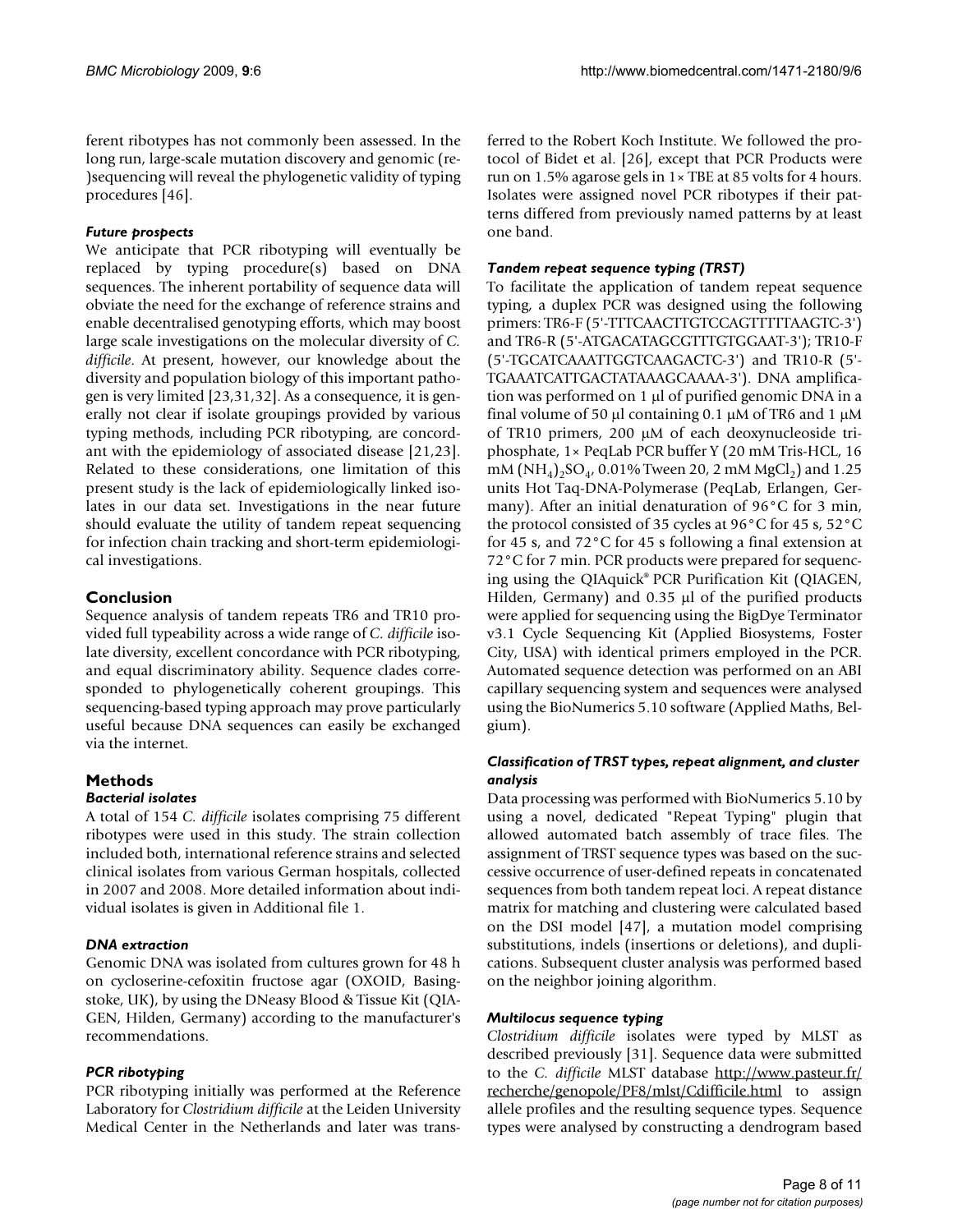on the UPGMA (Unweighted Pair Group Method with Arithmetic mean) clustering algorithm using the multistate categorical similarity coefficient (tolerance 0%) available in the BioNumerics software.

#### *MLVA*

Seven-locus MLVA was conducted as described previously [20,22], except that the different loci were PCR-amplified individually and PCR products were sequenced for repeat copy number determination. To facilitate sequence analysis of MLVA locus C6 [20], two novel oligonucleotide primers were used: C6-F 5'-CCAAGTCCCAGGATTATTGC-3' and C6-R 5'-AACATGGGGATTGGAATTGA-3'. Repeat copy numbers were determined manually using BioNumerics 5.10 software. The summed tandem-repeat difference was calculated where appropriate; it is the sum of repeat differences between two isolates at all seven MLVA loci [21].

#### *Discriminatory power, system concordance and molecular evolutionary analyses*

An index of discrimination was calculated to compare the discriminating capacity of ribotyping, and TRST. The discriminatory index was defined as the average probability of two consecutively sampled strains being characterized as the same type. This probability depends on the number of strain types and their frequency distribution in the population. Discriminatory indices were calculated based on Simpson's index of diversity [48]. Confidence intervals for discriminatory indices were determined as described previously [49]. The Concordance of two typing schemes was calculated based on the adjusted Rand's and Wallace's coefficients [50]. While the Rand's coefficient allows a quantitative evaluation of the global congruence between two typing systems, the Wallace's coefficient compares the congruence of schemes depending on the directionality of typing by estimating the probability that a pair of isolates sharing the same type in system 1 also share the same type in system 2, and vice versa. Calculation of all parameters was performed with EpiCompare software, version 1.0 (Ridom GmbH, Würzburg, Germany).

The nucleotide diversity  $(\pi)$  and the ratio (*Ka/Ks*) of the average number of non-synonymous substitutions per non-synonymous site (*K*a) to the number to synonymous substitutions per synonymous site (*K*s) was calculated by using DnaSP, version 4.5 [51].

#### **Authors' contributions**

HZ and UN designed research. HZ carried out the microbiological and molecular work. MR contributed reagents. DM and KJ devised analysis software. HZ, UN, EK, and CH performed data analyses. HZ, EK, MR, and UN wrote the manuscript.

#### **Additional material**

#### **Additional File 1**

*Bacterial isolates. Table providing a list of bacterial isolates (isolate ID, source, geographic origin, PCR ribotype, TRST type, MLST type).* Click here for file [\[http://www.biomedcentral.com/content/supplementary/1471-](http://www.biomedcentral.com/content/supplementary/1471-2180-9-6-S1.pdf) 2180-9-6-S1.pdf]

### **Additional File 2**

*TRST types and associated repeat profiles. Table providing TRST types and associated repeat profiles.* Click here for file [\[http://www.biomedcentral.com/content/supplementary/1471-](http://www.biomedcentral.com/content/supplementary/1471-2180-9-6-S2.pdf) 2180-9-6-S2.pdf]

#### **Additional File 3**

*Locus TR6, individual repeat sequences identified from 154 isolates. Table providing individual repeat sequences for locus TR6, identified from 154 isolates.* Click here for file

[\[http://www.biomedcentral.com/content/supplementary/1471-](http://www.biomedcentral.com/content/supplementary/1471-2180-9-6-S3.pdf) 2180-9-6-S3.pdf]

# **Additional File 4**

*Locus TR10, individual repeat sequences identified from 154 isolates. Table providing individual repeat sequences for locus TR10, identified from 154 isolates.* Click here for file [\[http://www.biomedcentral.com/content/supplementary/1471-](http://www.biomedcentral.com/content/supplementary/1471-2180-9-6-S4.pdf)

2180-9-6-S4.pdf]

# **Acknowledgements**

We are grateful to all people that have contributed bacterial isolates to this study, particularly to M. Kist, T. Åkerlund, H. Rüssmann, and B. Bornhofen. We thank Wolfgang Witte for inspiring discussions and generous support. For excellent technical assistance we thank Heike Illiger, Annette Weller, and the staff at the sequencing unit of the Robert Koch Institute. This work was partially supported by a grant from the German Federal Ministry of Health.

#### **References**

- 1. Bartlett JG: **[Antibiotic-associated pseudomembranous colitis.](http://www.ncbi.nlm.nih.gov/entrez/query.fcgi?cmd=Retrieve&db=PubMed&dopt=Abstract&list_uids=399365)** *Rev Infect Dis* 1979, **1(3):**530-539.
- 2. Thomas C, Stevenson M, Riley TV: **[Antibiotics and hospital](http://www.ncbi.nlm.nih.gov/entrez/query.fcgi?cmd=Retrieve&db=PubMed&dopt=Abstract&list_uids=12746372)[acquired Clostridium difficile-associated diarrhoea: a sys](http://www.ncbi.nlm.nih.gov/entrez/query.fcgi?cmd=Retrieve&db=PubMed&dopt=Abstract&list_uids=12746372)[tematic review.](http://www.ncbi.nlm.nih.gov/entrez/query.fcgi?cmd=Retrieve&db=PubMed&dopt=Abstract&list_uids=12746372)** *J Antimicrob Chemother* 2003, **51(6):**1339-1350.
- 3. Miller MA, Hyland M, Ofner-Agostini M, Gourdeau M, Ishak M: **[Mor](http://www.ncbi.nlm.nih.gov/entrez/query.fcgi?cmd=Retrieve&db=PubMed&dopt=Abstract&list_uids=11918118)[bidity, mortality, and healthcare burden of nosocomial](http://www.ncbi.nlm.nih.gov/entrez/query.fcgi?cmd=Retrieve&db=PubMed&dopt=Abstract&list_uids=11918118) Clostridium difficile-associated diarrhea in Canadian hospi[tals.](http://www.ncbi.nlm.nih.gov/entrez/query.fcgi?cmd=Retrieve&db=PubMed&dopt=Abstract&list_uids=11918118)** *Infect Control Hosp Epidemiol* 2002, **23(3):**137-140.
- 4. Kuijper EJ, van Dissel JT, Wilcox MH: **[Clostridium difficile: chang](http://www.ncbi.nlm.nih.gov/entrez/query.fcgi?cmd=Retrieve&db=PubMed&dopt=Abstract&list_uids=17609596)[ing epidemiology and new treatment options.](http://www.ncbi.nlm.nih.gov/entrez/query.fcgi?cmd=Retrieve&db=PubMed&dopt=Abstract&list_uids=17609596)** *Curr Opin Infect Dis* 2007, **20(4):**376-383.
- 5. Kyne L, Hamel MB, Polavaram R, Kelly CP: **[Health care costs and](http://www.ncbi.nlm.nih.gov/entrez/query.fcgi?cmd=Retrieve&db=PubMed&dopt=Abstract&list_uids=11774082) [mortality associated with nosocomial diarrhea due to](http://www.ncbi.nlm.nih.gov/entrez/query.fcgi?cmd=Retrieve&db=PubMed&dopt=Abstract&list_uids=11774082) [Clostridium difficile.](http://www.ncbi.nlm.nih.gov/entrez/query.fcgi?cmd=Retrieve&db=PubMed&dopt=Abstract&list_uids=11774082)** *Clin Infect Dis* 2002, **34(3):**346-353.
- 6. Morgan OW, Rodrigues B, Elston T, Verlander NQ, Brown DF, Brazier J, Reacher M: **[Clinical severity of Clostridium difficile PCR](http://www.ncbi.nlm.nih.gov/entrez/query.fcgi?cmd=Retrieve&db=PubMed&dopt=Abstract&list_uids=18350149) [ribotype 027: a case-case study.](http://www.ncbi.nlm.nih.gov/entrez/query.fcgi?cmd=Retrieve&db=PubMed&dopt=Abstract&list_uids=18350149)** *PLoS ONE* 2008, **3(3):**e1812.
- 7. Pepin J, Valiquette L, Cossette B: **[Mortality attributable to noso](http://www.ncbi.nlm.nih.gov/entrez/query.fcgi?cmd=Retrieve&db=PubMed&dopt=Abstract&list_uids=16179431)[comial Clostridium difficile-associated disease during an epi](http://www.ncbi.nlm.nih.gov/entrez/query.fcgi?cmd=Retrieve&db=PubMed&dopt=Abstract&list_uids=16179431)-**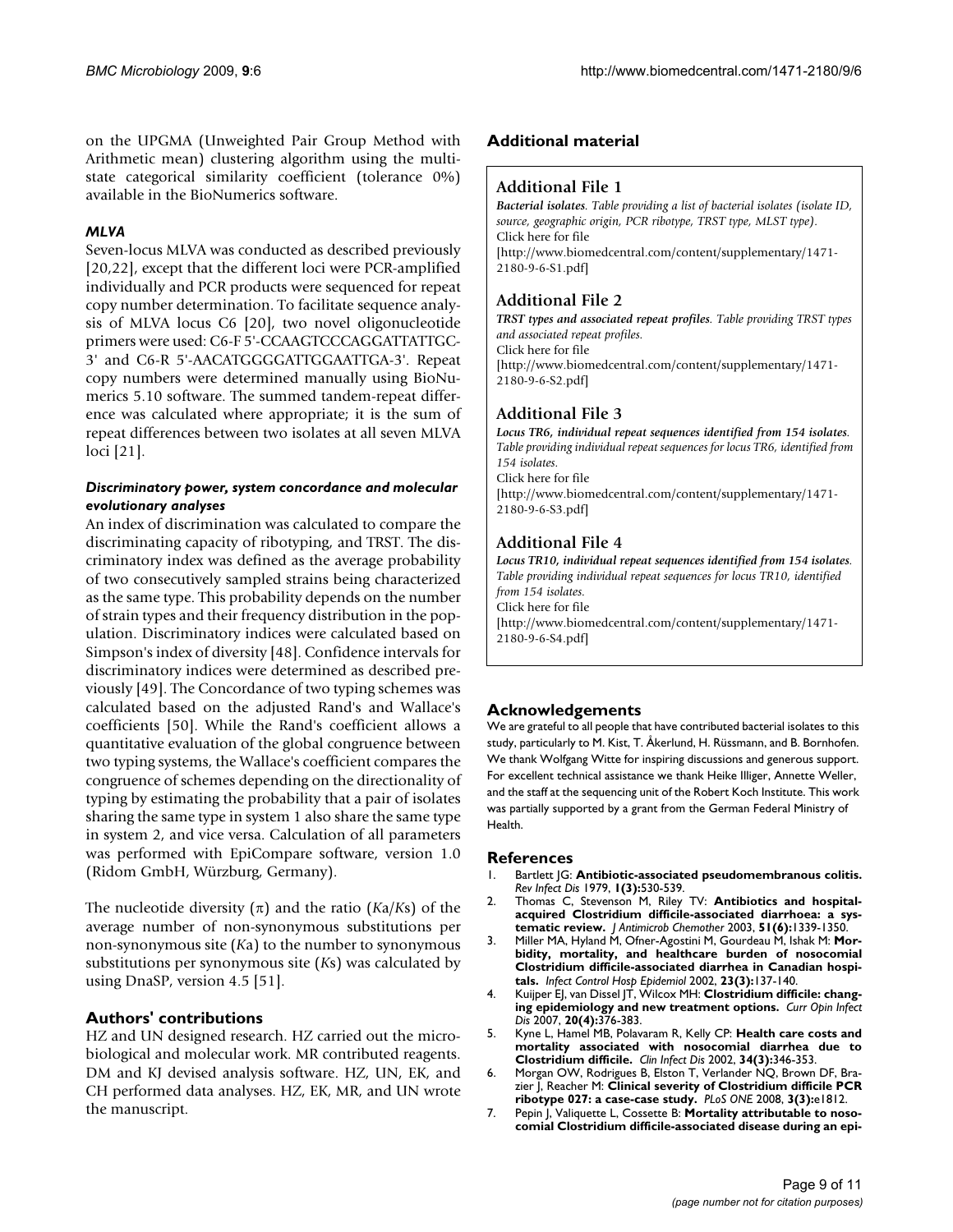**[demic caused by a hypervirulent strain in Quebec.](http://www.ncbi.nlm.nih.gov/entrez/query.fcgi?cmd=Retrieve&db=PubMed&dopt=Abstract&list_uids=16179431)** *Cmaj* 2005, **173(9):**1037-1042.

- 8. Kuijper EJ, Coignard B, Tull P: **[Emergence of Clostridium diffi](http://www.ncbi.nlm.nih.gov/entrez/query.fcgi?cmd=Retrieve&db=PubMed&dopt=Abstract&list_uids=16965399)[cile-associated disease in North America and Europe.](http://www.ncbi.nlm.nih.gov/entrez/query.fcgi?cmd=Retrieve&db=PubMed&dopt=Abstract&list_uids=16965399)** *Clin Microbiol Infect* 2006, **12(Suppl 6):**2-18.
- 9. Zilberberg MD, Shorr AF, Kollef MH: **[Increase in adult Clostrid](http://www.ncbi.nlm.nih.gov/entrez/query.fcgi?cmd=Retrieve&db=PubMed&dopt=Abstract&list_uids=18507904)[ium difficile-related hospitalizations and case-fatality rate,](http://www.ncbi.nlm.nih.gov/entrez/query.fcgi?cmd=Retrieve&db=PubMed&dopt=Abstract&list_uids=18507904) [United States, 2000–2005.](http://www.ncbi.nlm.nih.gov/entrez/query.fcgi?cmd=Retrieve&db=PubMed&dopt=Abstract&list_uids=18507904)** *Emerg Infect Dis* 2008, **14(6):**929-931.
- 10. McDonald LC, Owings M, Jernigan DB: **[Clostridium difficile infec](http://www.ncbi.nlm.nih.gov/entrez/query.fcgi?cmd=Retrieve&db=PubMed&dopt=Abstract&list_uids=16704777)[tion in patients discharged from US short-stay hospitals,](http://www.ncbi.nlm.nih.gov/entrez/query.fcgi?cmd=Retrieve&db=PubMed&dopt=Abstract&list_uids=16704777) [1996–2003.](http://www.ncbi.nlm.nih.gov/entrez/query.fcgi?cmd=Retrieve&db=PubMed&dopt=Abstract&list_uids=16704777)** *Emerg Infect Dis* 2006, **12(3):**409-415.
- 11. Loo VG, Poirier L, Miller MA, Oughton M, Libman MD, Michaud S, Bourgault AM, Nguyen T, Frenette C, Kelly M, *et al.*: **[A predomi](http://www.ncbi.nlm.nih.gov/entrez/query.fcgi?cmd=Retrieve&db=PubMed&dopt=Abstract&list_uids=16322602)[nantly clonal multi-institutional outbreak of Clostridium dif](http://www.ncbi.nlm.nih.gov/entrez/query.fcgi?cmd=Retrieve&db=PubMed&dopt=Abstract&list_uids=16322602)ficile-associated diarrhea with high morbidity and mortality.** *N Engl J Med* 2005, **353(23):**2442-2449.
- Hubert B, Loo VG, Bourgault AM, Poirier L, Dascal A, Fortin E, Dionne M, Lorange M: **[A portrait of the geographic dissemina](http://www.ncbi.nlm.nih.gov/entrez/query.fcgi?cmd=Retrieve&db=PubMed&dopt=Abstract&list_uids=17173224)[tion of the Clostridium difficile North American pulsed-field](http://www.ncbi.nlm.nih.gov/entrez/query.fcgi?cmd=Retrieve&db=PubMed&dopt=Abstract&list_uids=17173224) type 1 strain and the epidemiology of C. difficile-associated [disease in Quebec.](http://www.ncbi.nlm.nih.gov/entrez/query.fcgi?cmd=Retrieve&db=PubMed&dopt=Abstract&list_uids=17173224)** *Clin Infect Dis* 2007, **44(2):**238-244.
- 13. anonymous: **[Deaths involving Clostridium difficle: England and](http://www.ncbi.nlm.nih.gov/entrez/query.fcgi?cmd=Retrieve&db=PubMed&dopt=Abstract&list_uids=18351026) [Wales, 1999 and 2001–06.](http://www.ncbi.nlm.nih.gov/entrez/query.fcgi?cmd=Retrieve&db=PubMed&dopt=Abstract&list_uids=18351026)** *Health Stat Q* 2008:52-56.
- 14. Kuijper EJ, Coignard B, Brazier JS, Suetens C, Drudy D, Wiuff C, Pituch H, Reichert P, Schneider F, Widmer AF, *et al.*: **[Update of](http://www.ncbi.nlm.nih.gov/entrez/query.fcgi?cmd=Retrieve&db=PubMed&dopt=Abstract&list_uids=17991399) [Clostridium difficile-associated disease due to PCR ribotype](http://www.ncbi.nlm.nih.gov/entrez/query.fcgi?cmd=Retrieve&db=PubMed&dopt=Abstract&list_uids=17991399) [027 in Europe.](http://www.ncbi.nlm.nih.gov/entrez/query.fcgi?cmd=Retrieve&db=PubMed&dopt=Abstract&list_uids=17991399)** *Euro Surveill* 2007, **12(6):**E1-2.
- 15. McDonald LC, Killgore GE, Thompson A, Owens RC Jr, Kazakova SV, Sambol SP, Johnson S, Gerding DN: **[An epidemic, toxin gene-var](http://www.ncbi.nlm.nih.gov/entrez/query.fcgi?cmd=Retrieve&db=PubMed&dopt=Abstract&list_uids=16322603)[iant strain of Clostridium difficile.](http://www.ncbi.nlm.nih.gov/entrez/query.fcgi?cmd=Retrieve&db=PubMed&dopt=Abstract&list_uids=16322603)** *N Engl J Med* 2005, **353(23):**2433-2441.
- 16. Kuijper EJ, Berg RJ van den, Debast S, Visser CE, Veenendaal D, Troelstra A, Kooi T van der, Hof S van den, Notermans DW: **[Clostrid](http://www.ncbi.nlm.nih.gov/entrez/query.fcgi?cmd=Retrieve&db=PubMed&dopt=Abstract&list_uids=16704846)[ium difficile ribotype 027, toxinotype III, the Netherlands.](http://www.ncbi.nlm.nih.gov/entrez/query.fcgi?cmd=Retrieve&db=PubMed&dopt=Abstract&list_uids=16704846)** *Emerg Infect Dis* 2006, **12(5):**827-830.
- 17. Barbut F, Mastrantonio P, Delmee M, Brazier J, Kuijper E, Poxton I: **[Prospective study of Clostridium difficile infections in](http://www.ncbi.nlm.nih.gov/entrez/query.fcgi?cmd=Retrieve&db=PubMed&dopt=Abstract&list_uids=17850341) Europe with phenotypic and genotypic characterisation of [the isolates.](http://www.ncbi.nlm.nih.gov/entrez/query.fcgi?cmd=Retrieve&db=PubMed&dopt=Abstract&list_uids=17850341)** *Clin Microbiol Infect* 2007, **13(11):**1048-1057.
- 18. Zaiß NH, Weile J, Ackermann G, Kuijper E, Witte W, Nübel U: **[A](http://www.ncbi.nlm.nih.gov/entrez/query.fcgi?cmd=Retrieve&db=PubMed&dopt=Abstract&list_uids=18005641) [case of Clostridium difficile-associated disease due to the](http://www.ncbi.nlm.nih.gov/entrez/query.fcgi?cmd=Retrieve&db=PubMed&dopt=Abstract&list_uids=18005641) highly virulent clone of Clostridium difficile PCR ribotype [027, March 2007 in Germany.](http://www.ncbi.nlm.nih.gov/entrez/query.fcgi?cmd=Retrieve&db=PubMed&dopt=Abstract&list_uids=18005641)** *Euro Surveill* 2007, **12(11):**E071115.1.
- van Belkum A, Tassios PT, Dijkshoorn L, Haeggman S, Cookson B, Fry NK, Fussing V, Green J, Feil E, Gerner-Smidt P, *et al.*: **[Guidelines for](http://www.ncbi.nlm.nih.gov/entrez/query.fcgi?cmd=Retrieve&db=PubMed&dopt=Abstract&list_uids=17716294) [the validation and application of typing methods for use in](http://www.ncbi.nlm.nih.gov/entrez/query.fcgi?cmd=Retrieve&db=PubMed&dopt=Abstract&list_uids=17716294) [bacterial epidemiology.](http://www.ncbi.nlm.nih.gov/entrez/query.fcgi?cmd=Retrieve&db=PubMed&dopt=Abstract&list_uids=17716294)** *Clin Microbiol Infect* 2007, **13(Suppl 3):**1-46.
- 20. Berg RJ van den, Schaap I, Templeton KE, Klaassen CH, Kuijper EJ: **[Typing and subtyping of Clostridium difficile isolates by using](http://www.ncbi.nlm.nih.gov/entrez/query.fcgi?cmd=Retrieve&db=PubMed&dopt=Abstract&list_uids=17166961) [multiple-locus variable-number tandem-repeat analysis.](http://www.ncbi.nlm.nih.gov/entrez/query.fcgi?cmd=Retrieve&db=PubMed&dopt=Abstract&list_uids=17166961)** *J Clin Microbiol* 2007, **45(3):**1024-1028.
- 21. Marsh JW, O'Leary MM, Shutt KA, Pasculle AW, Johnson S, Gerding DN, Muto CA, Harrison LH: **[Multilocus variable-number tan](http://www.ncbi.nlm.nih.gov/entrez/query.fcgi?cmd=Retrieve&db=PubMed&dopt=Abstract&list_uids=16825380)[dem-repeat analysis for investigation of Clostridium difficile](http://www.ncbi.nlm.nih.gov/entrez/query.fcgi?cmd=Retrieve&db=PubMed&dopt=Abstract&list_uids=16825380) [transmission in Hospitals.](http://www.ncbi.nlm.nih.gov/entrez/query.fcgi?cmd=Retrieve&db=PubMed&dopt=Abstract&list_uids=16825380)** *J Clin Microbiol* 2006, **44(7):**2558-2566.
- 22. Fawley WN, Freeman J, Smith C, Harmanus C, Berg RJ van den, Kuijper EJ, Wilcox MH: **[Use of highly discriminatory fingerprinting](http://www.ncbi.nlm.nih.gov/entrez/query.fcgi?cmd=Retrieve&db=PubMed&dopt=Abstract&list_uids=18216211) [to analyze clusters of Clostridium difficile infection cases due](http://www.ncbi.nlm.nih.gov/entrez/query.fcgi?cmd=Retrieve&db=PubMed&dopt=Abstract&list_uids=18216211) [to epidemic ribotype 027 strains.](http://www.ncbi.nlm.nih.gov/entrez/query.fcgi?cmd=Retrieve&db=PubMed&dopt=Abstract&list_uids=18216211)** *J Clin Microbiol* 2008, **46(3):**954-960.
- Killgore G, Thompson A, Johnson S, Brazier J, Kuijper E, Pepin J, Frost EH, Savelkoul P, Nicholson B, Berg RJ van den, *et al.*: **[Comparison of](http://www.ncbi.nlm.nih.gov/entrez/query.fcgi?cmd=Retrieve&db=PubMed&dopt=Abstract&list_uids=18039796) [seven techniques for typing international epidemic strains of](http://www.ncbi.nlm.nih.gov/entrez/query.fcgi?cmd=Retrieve&db=PubMed&dopt=Abstract&list_uids=18039796) Clostridium difficile: restriction endonuclease analysis, pulsed-field gel electrophoresis, PCR-ribotyping, multilocus sequence typing, multilocus variable-number tandemrepeat analysis, amplified fragment length polymorphism, [and surface layer protein A gene sequence typing.](http://www.ncbi.nlm.nih.gov/entrez/query.fcgi?cmd=Retrieve&db=PubMed&dopt=Abstract&list_uids=18039796)** *J Clin Microbiol* 2008, **46(2):**431-437.
- 24. Gal M, Northey G, Brazier JS: **[A modified pulsed-field gel elec](http://www.ncbi.nlm.nih.gov/entrez/query.fcgi?cmd=Retrieve&db=PubMed&dopt=Abstract&list_uids=16002184)[trophoresis \(PFGE\) protocol for subtyping previously non-](http://www.ncbi.nlm.nih.gov/entrez/query.fcgi?cmd=Retrieve&db=PubMed&dopt=Abstract&list_uids=16002184)PFGE typeable isolates of Clostridium difficile polymerase [chain reaction ribotype 001.](http://www.ncbi.nlm.nih.gov/entrez/query.fcgi?cmd=Retrieve&db=PubMed&dopt=Abstract&list_uids=16002184)** *J Hosp Infect* 2005, **61(3):**231-236.
- 25. Stubbs SL, Brazier JS, O'Neill GL, Duerden BI: **[PCR targeted to the](http://www.ncbi.nlm.nih.gov/entrez/query.fcgi?cmd=Retrieve&db=PubMed&dopt=Abstract&list_uids=9889244) [16S–23S rRNA gene intergenic spacer region of Clostridium](http://www.ncbi.nlm.nih.gov/entrez/query.fcgi?cmd=Retrieve&db=PubMed&dopt=Abstract&list_uids=9889244) difficile and construction of a library consisting of 116 differ[ent PCR ribotypes.](http://www.ncbi.nlm.nih.gov/entrez/query.fcgi?cmd=Retrieve&db=PubMed&dopt=Abstract&list_uids=9889244)** *J Clin Microbiol* 1999, **37(2):**461-463.
- 26. Bidet P, Barbut F, Lalande V, Burghoffer B, Petit JC: **[Development](http://www.ncbi.nlm.nih.gov/entrez/query.fcgi?cmd=Retrieve&db=PubMed&dopt=Abstract&list_uids=10386377) [of a new PCR-ribotyping method for Clostridium difficile](http://www.ncbi.nlm.nih.gov/entrez/query.fcgi?cmd=Retrieve&db=PubMed&dopt=Abstract&list_uids=10386377) [based on ribosomal RNA gene sequencing.](http://www.ncbi.nlm.nih.gov/entrez/query.fcgi?cmd=Retrieve&db=PubMed&dopt=Abstract&list_uids=10386377)** *FEMS Microbiol Lett* 1999, **175(2):**261-266.
- 27. Bidet P, Lalande V, Salauze B, Burghoffer B, Avesani V, Delmee M, Rossier A, Barbut F, Petit JC: **[Comparison of PCR-ribotyping,](http://www.ncbi.nlm.nih.gov/entrez/query.fcgi?cmd=Retrieve&db=PubMed&dopt=Abstract&list_uids=10878030) [arbitrarily primed PCR, and pulsed-field gel electrophoresis](http://www.ncbi.nlm.nih.gov/entrez/query.fcgi?cmd=Retrieve&db=PubMed&dopt=Abstract&list_uids=10878030)** [for typing Clostridium difficile.](http://www.ncbi.nlm.nih.gov/entrez/query.fcgi?cmd=Retrieve&db=PubMed&dopt=Abstract&list_uids=10878030) **38(7):**2484-2487.
- 28. Spigaglia P, Cardines R, Rossi S, Menozzi MG, Mastrantonio P: **[Molec](http://www.ncbi.nlm.nih.gov/entrez/query.fcgi?cmd=Retrieve&db=PubMed&dopt=Abstract&list_uids=11339247)[ular typing and long-term comparison of clostridium difficile](http://www.ncbi.nlm.nih.gov/entrez/query.fcgi?cmd=Retrieve&db=PubMed&dopt=Abstract&list_uids=11339247) strains by pulsed-field gel electrophoresis and PCR-ribotyp[ing.](http://www.ncbi.nlm.nih.gov/entrez/query.fcgi?cmd=Retrieve&db=PubMed&dopt=Abstract&list_uids=11339247)** *J Med Microbiol* 2001, **50(5):**407-414.
- Brazier JS: [The epidemiology and typing of Clostridium diffi](http://www.ncbi.nlm.nih.gov/entrez/query.fcgi?cmd=Retrieve&db=PubMed&dopt=Abstract&list_uids=9630374)**[cile.](http://www.ncbi.nlm.nih.gov/entrez/query.fcgi?cmd=Retrieve&db=PubMed&dopt=Abstract&list_uids=9630374)** *J Antimicrob Chemother* 1998, **41(Suppl C):**47-57.
- 30. Clabots CR, Johnson S, Bettin KM, Mathie PA, Mulligan ME, Schaberg DR, Peterson LR, Gerding DN: **[Development of a rapid and effi](http://www.ncbi.nlm.nih.gov/entrez/query.fcgi?cmd=Retrieve&db=PubMed&dopt=Abstract&list_uids=8394378)[cient restriction endonuclease analysis typing system for](http://www.ncbi.nlm.nih.gov/entrez/query.fcgi?cmd=Retrieve&db=PubMed&dopt=Abstract&list_uids=8394378) Clostridium difficile and correlation with other typing sys[tems.](http://www.ncbi.nlm.nih.gov/entrez/query.fcgi?cmd=Retrieve&db=PubMed&dopt=Abstract&list_uids=8394378)** *J Clin Microbiol* 1993, **31(7):**1870-1875.
- 31. Lemee L, Dhalluin A, Pestel-Caron M, Lemeland JF, Pons JL: **[Multilo](http://www.ncbi.nlm.nih.gov/entrez/query.fcgi?cmd=Retrieve&db=PubMed&dopt=Abstract&list_uids=15184441)[cus sequence typing analysis of human and animal Clostrid](http://www.ncbi.nlm.nih.gov/entrez/query.fcgi?cmd=Retrieve&db=PubMed&dopt=Abstract&list_uids=15184441)[ium difficile isolates of various toxigenic types.](http://www.ncbi.nlm.nih.gov/entrez/query.fcgi?cmd=Retrieve&db=PubMed&dopt=Abstract&list_uids=15184441)** *J Clin Microbiol* 2004, **42(6):**2609-2617.
- 32. Lemee L, Bourgeois I, Ruffin E, Collignon A, Lemeland JF, Pons JL: **[Multilocus sequence analysis and comparative evolution of](http://www.ncbi.nlm.nih.gov/entrez/query.fcgi?cmd=Retrieve&db=PubMed&dopt=Abstract&list_uids=16207902) virulence-associated genes and housekeeping genes of [Clostridium difficile.](http://www.ncbi.nlm.nih.gov/entrez/query.fcgi?cmd=Retrieve&db=PubMed&dopt=Abstract&list_uids=16207902)** *Microbiology* 2005, **151(Pt 10):**3171-3180.
- 33. Shopsin B, Gomez M, Montgomery SO, Smith DH, Waddington M, Dodge DE, Bost DA, Riehman M, Naidich S, Kreiswirth BN: **[Evalua](http://www.ncbi.nlm.nih.gov/entrez/query.fcgi?cmd=Retrieve&db=PubMed&dopt=Abstract&list_uids=10523551)[tion of protein A gene polymorphic region DNA sequencing](http://www.ncbi.nlm.nih.gov/entrez/query.fcgi?cmd=Retrieve&db=PubMed&dopt=Abstract&list_uids=10523551) [for typing of Staphylococcus aureus strains.](http://www.ncbi.nlm.nih.gov/entrez/query.fcgi?cmd=Retrieve&db=PubMed&dopt=Abstract&list_uids=10523551)** *J Clin Microbiol* 1999, **37(11):**3556-3563.
- 34. Meinersmann RJ, Helsel LO, Fields PI, Hiett KL: **[Discrimination of](http://www.ncbi.nlm.nih.gov/entrez/query.fcgi?cmd=Retrieve&db=PubMed&dopt=Abstract&list_uids=9350739) [Campylobacter jejuni isolates by fla gene sequencing.](http://www.ncbi.nlm.nih.gov/entrez/query.fcgi?cmd=Retrieve&db=PubMed&dopt=Abstract&list_uids=9350739)** *J Clin Microbiol* 1997, **35(11):**2810-2814.
- 35. Price EP, Thiruvenkataswamy V, Mickan L, Unicomb L, Rios RE, Huygens F, Giffard PM: **[Genotyping of Campylobacter jejuni using](http://www.ncbi.nlm.nih.gov/entrez/query.fcgi?cmd=Retrieve&db=PubMed&dopt=Abstract&list_uids=16849726) [seven single-nucleotide polymorphisms in combination with](http://www.ncbi.nlm.nih.gov/entrez/query.fcgi?cmd=Retrieve&db=PubMed&dopt=Abstract&list_uids=16849726) [flaA short variable region sequencing.](http://www.ncbi.nlm.nih.gov/entrez/query.fcgi?cmd=Retrieve&db=PubMed&dopt=Abstract&list_uids=16849726)** *J Med Microbiol* 2006, **55(Pt 8):**1061-1070.
- 36. Beall B, Facklam R, Thompson T: **[Sequencing emm-specific PCR](http://www.ncbi.nlm.nih.gov/entrez/query.fcgi?cmd=Retrieve&db=PubMed&dopt=Abstract&list_uids=8815115) [products for routine and accurate typing of group A strepto](http://www.ncbi.nlm.nih.gov/entrez/query.fcgi?cmd=Retrieve&db=PubMed&dopt=Abstract&list_uids=8815115)[cocci.](http://www.ncbi.nlm.nih.gov/entrez/query.fcgi?cmd=Retrieve&db=PubMed&dopt=Abstract&list_uids=8815115)** *J Clin Microbiol* 1996, **34(4):**953-958.
- 37. Russell JE, Jolley KA, Feavers IM, Maiden MC, Suker J: **[PorA variable](http://www.ncbi.nlm.nih.gov/entrez/query.fcgi?cmd=Retrieve&db=PubMed&dopt=Abstract&list_uids=15200858) [regions of Neisseria meningitidis.](http://www.ncbi.nlm.nih.gov/entrez/query.fcgi?cmd=Retrieve&db=PubMed&dopt=Abstract&list_uids=15200858)** *Emerg Infect Dis* 2004, **10(4):**674-678.
- 38. Thompson EA, Feavers IM, Maiden MC: **[Antigenic diversity of](http://www.ncbi.nlm.nih.gov/entrez/query.fcgi?cmd=Retrieve&db=PubMed&dopt=Abstract&list_uids=12855736) [meningococcal enterobactin receptor FetA, a vaccine com](http://www.ncbi.nlm.nih.gov/entrez/query.fcgi?cmd=Retrieve&db=PubMed&dopt=Abstract&list_uids=12855736)[ponent.](http://www.ncbi.nlm.nih.gov/entrez/query.fcgi?cmd=Retrieve&db=PubMed&dopt=Abstract&list_uids=12855736)** *Microbiology* 2003, **149(Pt 7):**1849-1858.
- 39. Elias J, Harmsen D, Claus H, Hellenbrand W, Frosch M, Vogel U: **[Spa](http://www.ncbi.nlm.nih.gov/entrez/query.fcgi?cmd=Retrieve&db=PubMed&dopt=Abstract&list_uids=17283618)[tiotemporal analysis of invasive meningococcal disease, Ger](http://www.ncbi.nlm.nih.gov/entrez/query.fcgi?cmd=Retrieve&db=PubMed&dopt=Abstract&list_uids=17283618)[many.](http://www.ncbi.nlm.nih.gov/entrez/query.fcgi?cmd=Retrieve&db=PubMed&dopt=Abstract&list_uids=17283618)** *Emerg Infect Dis* 2006, **12(11):**1689-1695.
- Kato H, Yokoyama T, Arakawa Y: [Typing by sequencing the slpA](http://www.ncbi.nlm.nih.gov/entrez/query.fcgi?cmd=Retrieve&db=PubMed&dopt=Abstract&list_uids=15673512) **[gene of Clostridium difficile strains causing multiple out](http://www.ncbi.nlm.nih.gov/entrez/query.fcgi?cmd=Retrieve&db=PubMed&dopt=Abstract&list_uids=15673512)[breaks in Japan.](http://www.ncbi.nlm.nih.gov/entrez/query.fcgi?cmd=Retrieve&db=PubMed&dopt=Abstract&list_uids=15673512)** *J Med Microbiol* 2005, **54(Pt 2):**167-171.
- Sebaihia M, Wren BW, Mullany P, Fairweather NF, Minton N, Stabler R, Thomson NR, Roberts AP, Cerdeno-Tarraga AM, Wang H, *et al.*: **[The multidrug-resistant human pathogen Clostridium diffi](http://www.ncbi.nlm.nih.gov/entrez/query.fcgi?cmd=Retrieve&db=PubMed&dopt=Abstract&list_uids=16804543)[cile has a highly mobile, mosaic genome.](http://www.ncbi.nlm.nih.gov/entrez/query.fcgi?cmd=Retrieve&db=PubMed&dopt=Abstract&list_uids=16804543)** *Nat Genet* 2006, **38(7):**779-786.
- 42. Benson G: **[Tandem repeats finder: a program to analyze DNA](http://www.ncbi.nlm.nih.gov/entrez/query.fcgi?cmd=Retrieve&db=PubMed&dopt=Abstract&list_uids=9862982) [sequences.](http://www.ncbi.nlm.nih.gov/entrez/query.fcgi?cmd=Retrieve&db=PubMed&dopt=Abstract&list_uids=9862982)** *Nucleic Acids Res* 1999, **27(2):**573-580.
- 43. Levinson G, Gutman GA: **[Slipped-strand mispairing: a major](http://www.ncbi.nlm.nih.gov/entrez/query.fcgi?cmd=Retrieve&db=PubMed&dopt=Abstract&list_uids=3328815) [mechanism for DNA sequence evolution.](http://www.ncbi.nlm.nih.gov/entrez/query.fcgi?cmd=Retrieve&db=PubMed&dopt=Abstract&list_uids=3328815)** *Mol Biol Evol* 1987, **4(3):**203-221.
- 44. Schlotterer C: **[Evolutionary dynamics of microsatellite DNA.](http://www.ncbi.nlm.nih.gov/entrez/query.fcgi?cmd=Retrieve&db=PubMed&dopt=Abstract&list_uids=11072791)** *Chromosoma* 2000, **109(6):**365-371.
- 45. Eisen J: **Mechanistic basis for microsatellite instability.** In *Microsatellites: evolution and applications* Edited by: Goldstein DB, Schötterer C. Oxford University Press, New York, NY; 1999:34-48.